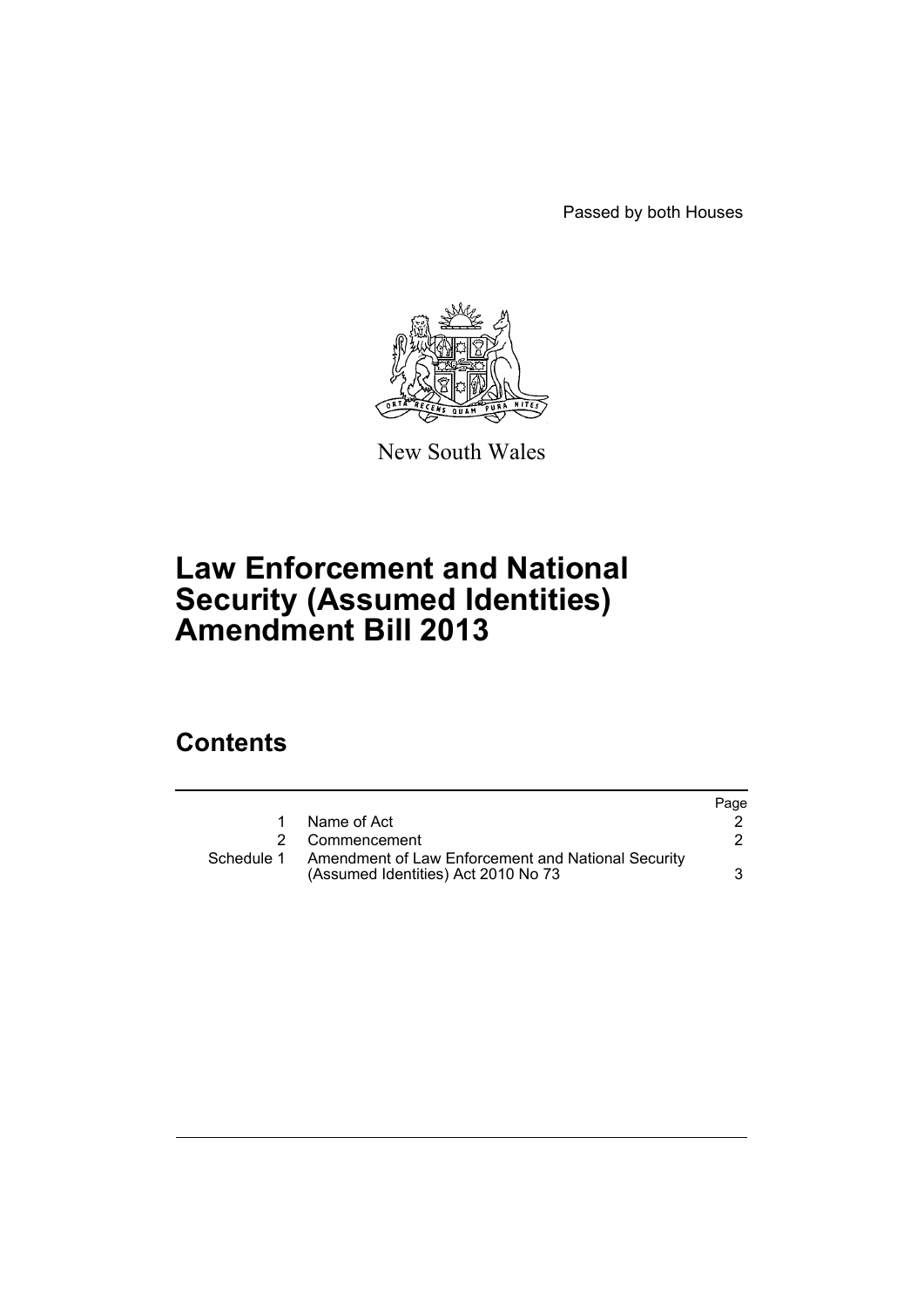*I certify that this PUBLIC BILL, which originated in the LEGISLATIVE COUNCIL, has finally passed the LEGISLATIVE COUNCIL and the LEGISLATIVE ASSEMBLY of NEW SOUTH WALES.*

*Legislative Council 2013* *Clerk of the Parliaments*



New South Wales

# **Law Enforcement and National Security (Assumed Identities) Amendment Bill 2013**

Act No , 2013

An Act to amend the *Law Enforcement and National Security (Assumed Identities) Act 2010* with respect to applications to make or cancel entries for assumed identities in the Births, Deaths and Marriages Register and the delegation of the functions under that Act of chief officers of law enforcement agencies.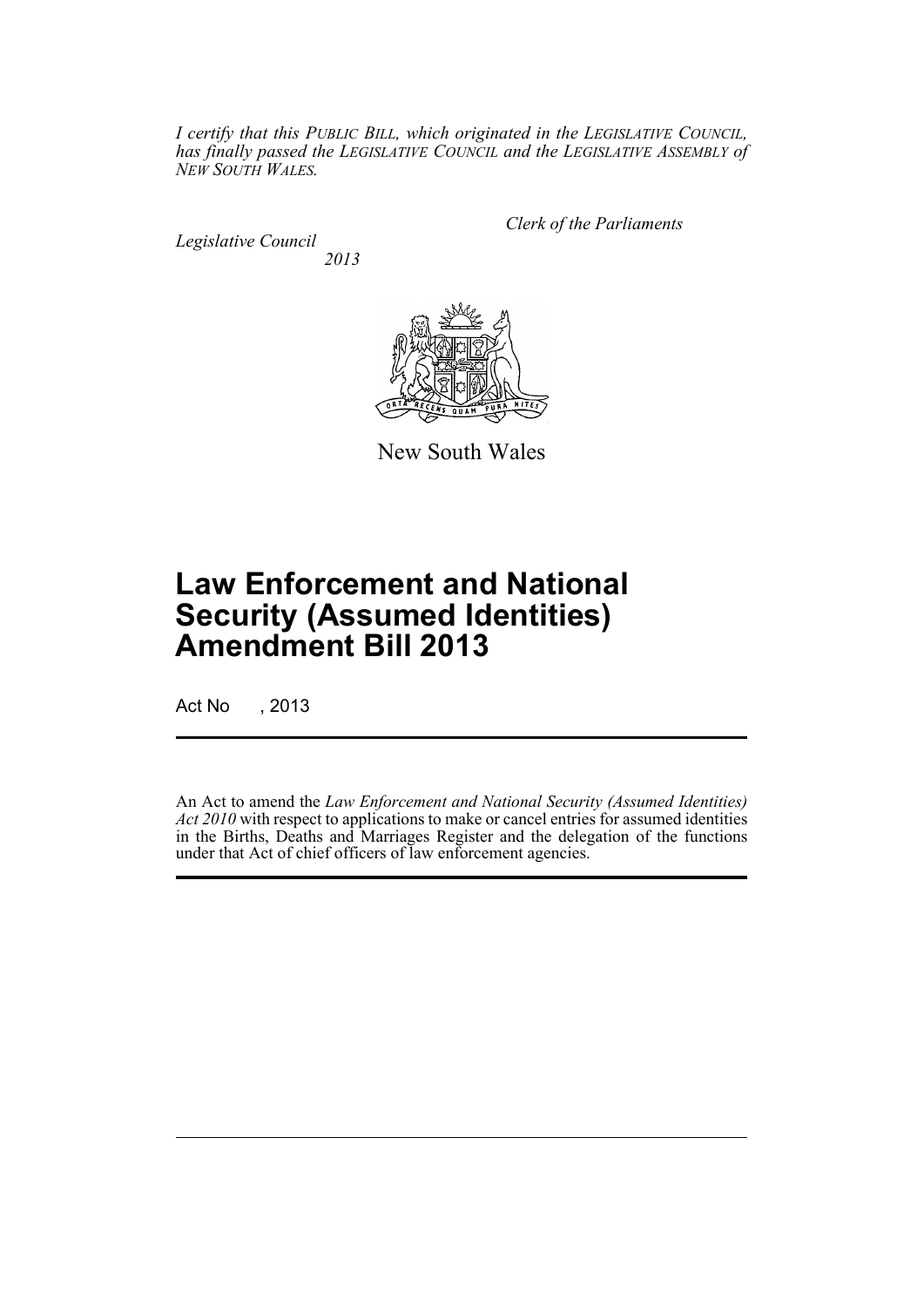#### <span id="page-2-0"></span>**The Legislature of New South Wales enacts:**

#### **1 Name of Act**

This Act is the *Law Enforcement and National Security (Assumed Identities) Amendment Act 2013*.

#### <span id="page-2-1"></span>**2 Commencement**

This Act commences on the date of assent to this Act.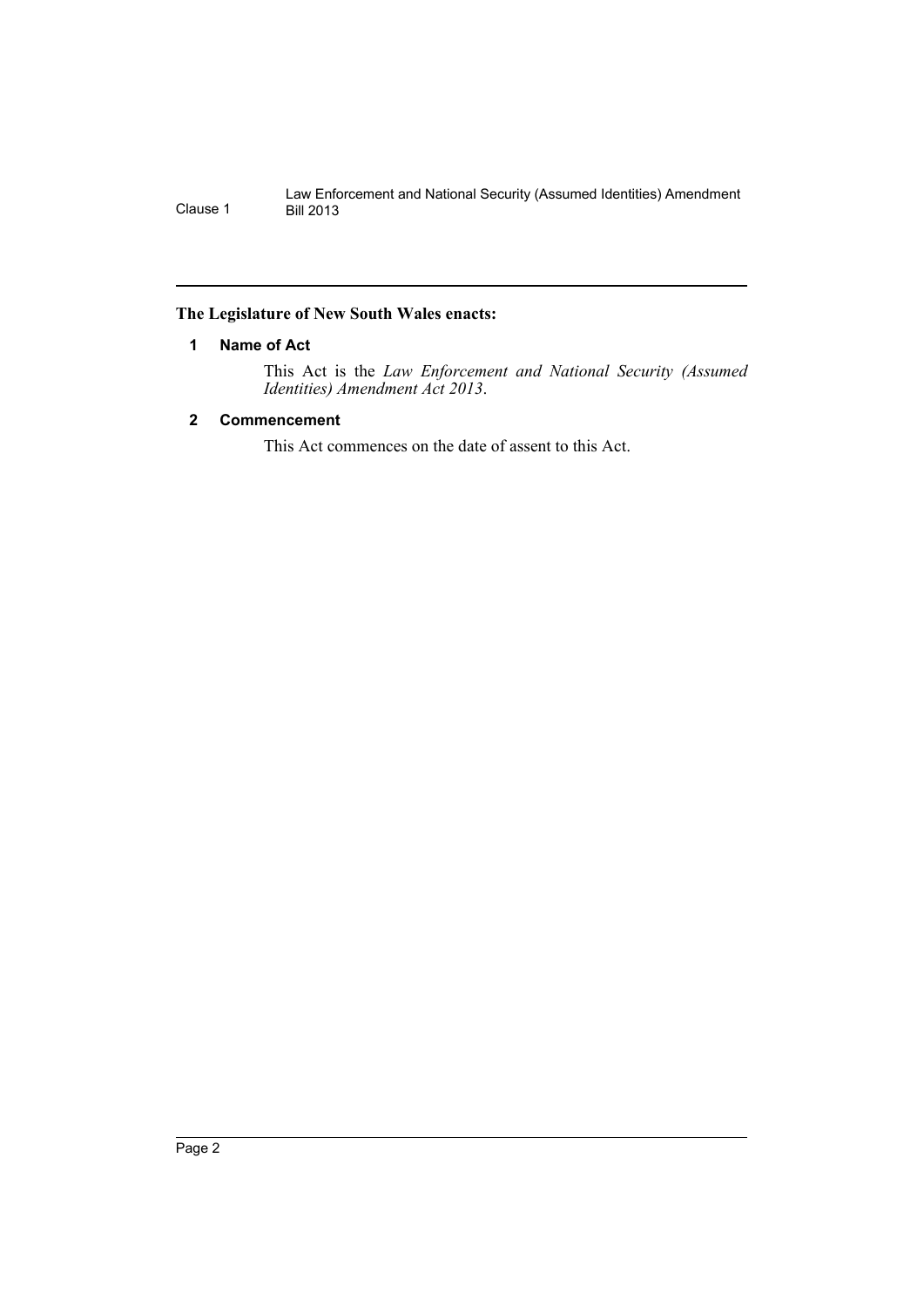Law Enforcement and National Security (Assumed Identities) Amendment Bill 2013

Amendment of Law Enforcement and National Security (Assumed Identities) Act 2010 No 73

Schedule 1

### <span id="page-3-0"></span>**Schedule 1 Amendment of Law Enforcement and National Security (Assumed Identities) Act 2010 No 73**

#### **[1] Sections 11 (3) and 14 (3)**

Omit the subsections. Insert instead:

(3) The application must be heard in chambers and not in open court.

#### **[2] Section 11 Making entries in Births, Deaths and Marriages Register**

Insert after section 11 (4):

(5) A reference in subsection (2) (a) (ii) to a law enforcement agency under a corresponding law includes a reference to an intelligence agency under Part IAC of the *Crimes Act 1914* of the Commonwealth.

#### **[3] Section 39 Delegation of chief officer's functions**

Omit "4" from section 39 (3). Insert instead "5".

#### **[4] Section 39 (4) (c)**

Omit the paragraph. Insert instead:

(c) in relation to the New South Wales Crime Commission, an Assistant Commissioner, and

#### **[5] Section 39 (4) (g)**

Omit the paragraph. Insert instead:

- (g) in relation to the Australian Crime Commission, any of the following:
	- (i) an Executive Director or a National Manager,
	- (ii) an office of the Australian Crime Commission that is prescribed by the regulations.